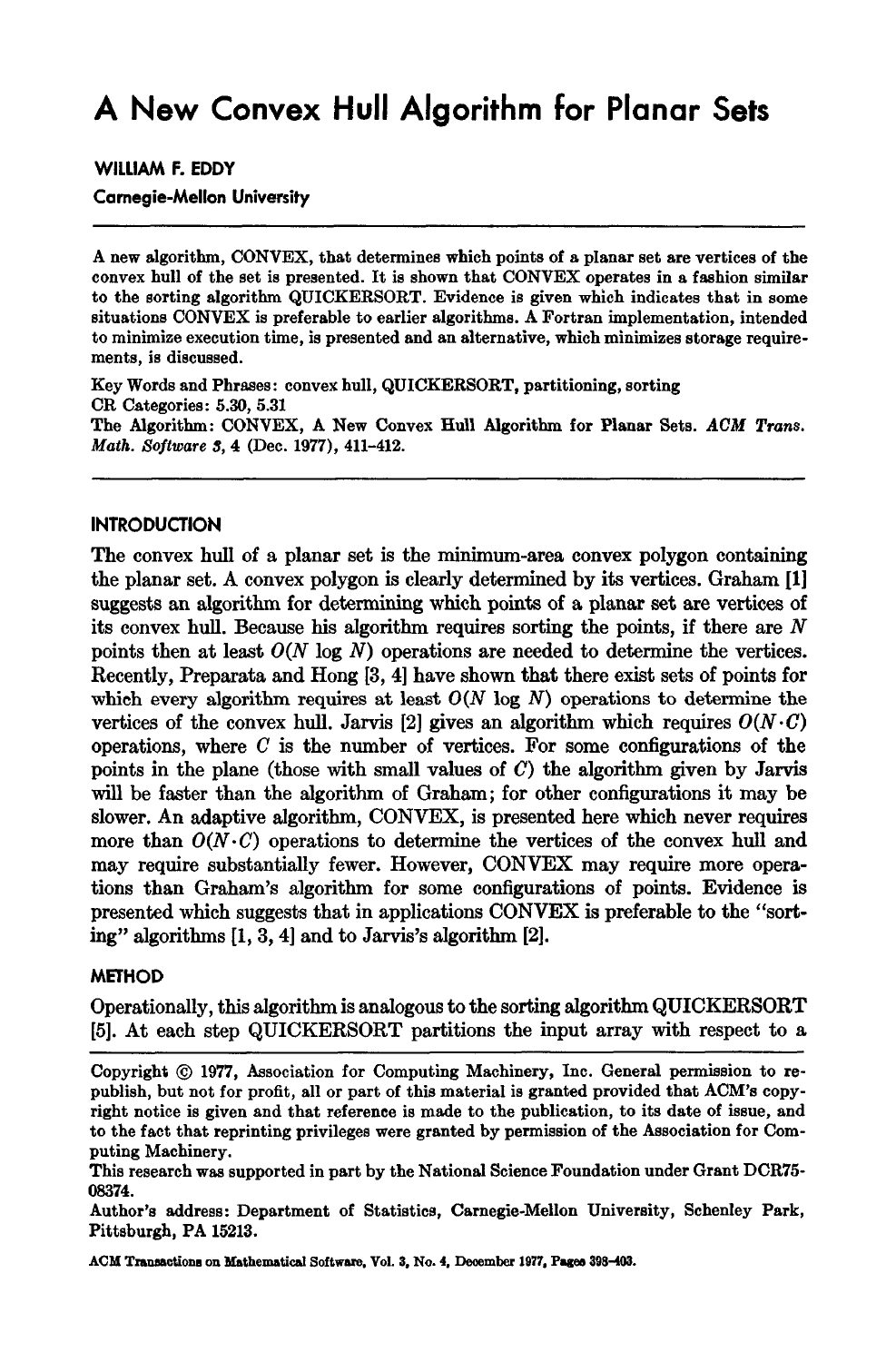particular point and yields two output arrays, one containing those elements of the input array which are smaller than the point and the other containing those elements which are larger. QUICKERSORT continues to partition the subarrays until subarrays of length 1 are obtained. CONVEX partitions the input array with respect to a particular line, yielding two arrays of points. For convenience the two sides of the partitioning line will be referred to as "above" and "below." The key to the speed of CONVEX is that not every subarray need be partitioned. Consider the points inside a triangle with vertices which are vertices of the convex hull; these points cannot be vertices of the convex hull. It is possible to eliminate these points from further consideration by choosing the partitioning lines to be sides of such a triangle.

### TREE REPRESENTATION  $\frac{1}{\sqrt{2}}$  the represents the tree represents the original set of points. The left son of each son of each son of each son of each son of  $\frac{1}{\sqrt{2}}$

This algorithm may be interpreted as a preorder traversal of a particular binary tree. The root of the tree represents the original set of points. The left son of each node of the tree represents the subset of points above a partitioning line and the right son represents the subset below. The leaves of the tree represent either null subsets or subsets inside a triangle whose vertices are vertices of the convex hull. On the left half of the tree left sons are visited first; on the right half of the tree right sons are visited first.

## $\mathbf{A}$  existent of points represented by the current node of the tree is the tree is the tree is the tree is the tree is the tree is the tree is the tree is the tree is the tree is the tree is the tree is the tree is th

 $p_{\text{max}}$ At each step the subset of points represented by the current node of the tree is partitioned by algorithm SPLIT. As input, SPLIT requires a line joining two vertices of the convex hull and a set of points distinct from these vertices. It produces as output  $(1)$  the subset A of points above the line,  $(2)$  the point farthest above the line if  $A \neq \emptyset$  (the empty set), (3) the subset B of points below the line, and (4) the point farthest below the line if  $B \neq \emptyset$ . If the equation of the line is  $Z(X, Y)$  $a = a + bX + Y = 0$ , then  $Z(X_0, Y_0)$  determines for a point  $(X_0, Y_0)$  its position relative to the line. Points which lie on the line are not vertices of the convex hull and may be neglected in succeeding computations. The initial partitioning line joins any two vertices; for simplicity they are chosen to be the points with minimum and maximum X-coordinates.

### $I$  order to clarify the operation of this algorithm, the following example is pre-

sented. Figure 1 displays a planar set of points, the input to the algorithm. Only the algorithm. Only the algorithm. In order to clarify the operation of this algorithm, the following example is presented. Figure 1 displays a planar set of points, the input to the algorithm. Only those points which are important to the operation of the algorithm, the output vertices of the convex hull, have been labeled. Table I presents in order the input and output of successive partitioning steps with a legend describing the different subsets of points. Figure 2 is the associated binary tree.

#### SPEED OF COMPUTATION  $\frac{1}{\sqrt{2}}$  number of the state of the binary tree; the total tree; the total tree; this is equal to the total tree; the total tree; the total tree; the total tree; the total tree; the total tree; the total tree; the tot

The number of operations required by this algorithm is of the same order as the total number of points at all the nodes of the binary tree; this is equal to the total number of points passed to SPLIT. It is possible that the tree is of height  $N$  and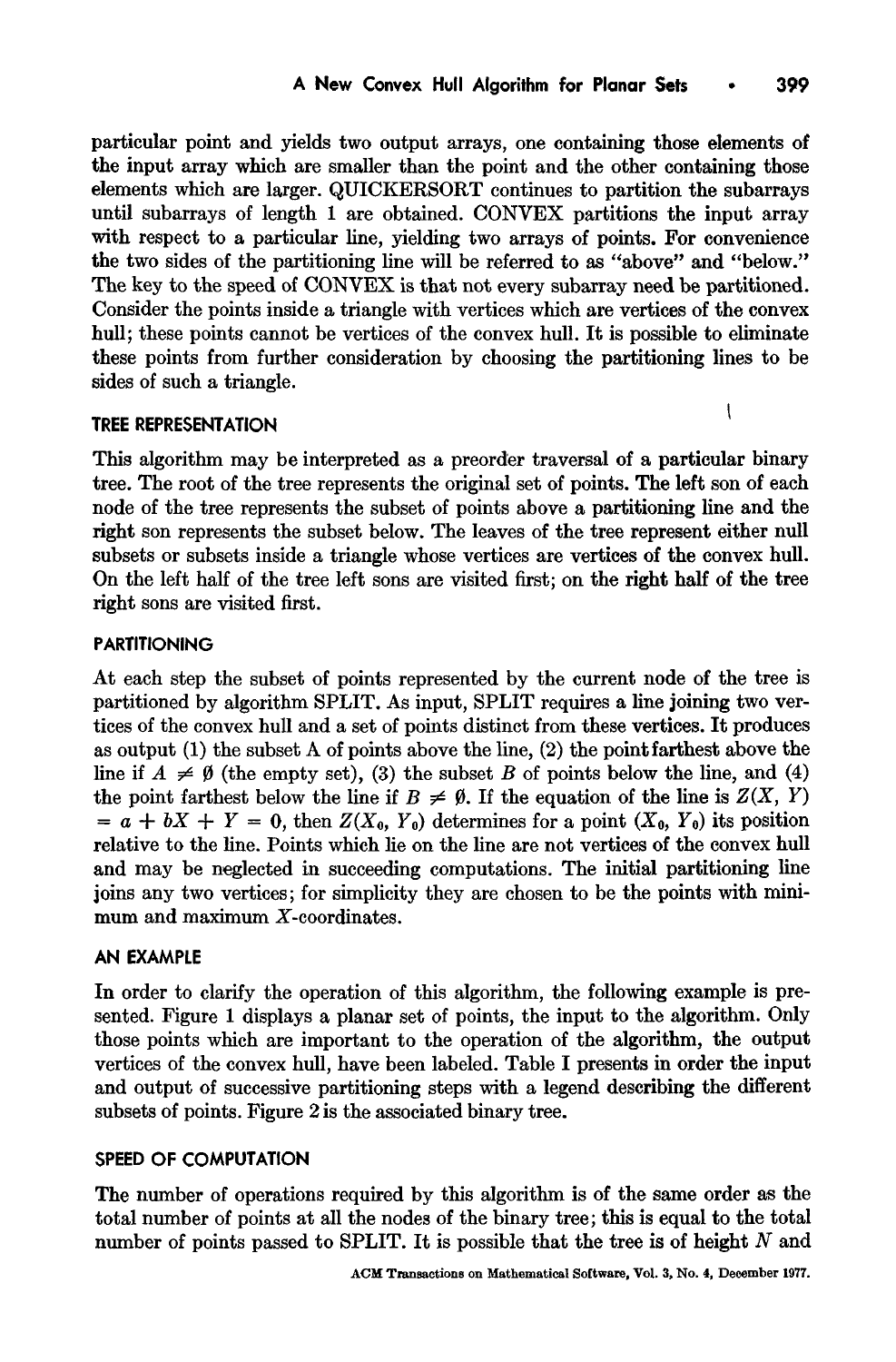

Fig. 1. Sample input to CONVEX with vertices labeled and partitioning lines drawn

Table I. Successive Calls to SPLIT for Sample Points of Figure 1 (A dash indicates that the information is not relevant to the operation of the algorithm.)

| Input            |          | Output             |                  |                        |                    |  |  |  |  |
|------------------|----------|--------------------|------------------|------------------------|--------------------|--|--|--|--|
| Subset           | Line     | Above              |                  | <b>Below</b>           |                    |  |  |  |  |
|                  |          | Subset             | <b>Extreme</b>   | Subset                 | <b>Extreme</b>     |  |  |  |  |
| 1                | AF       | $\bf{2}$           | D                | 10                     | G                  |  |  |  |  |
| $\boldsymbol{2}$ | AD       | 3                  | в                | 7                      |                    |  |  |  |  |
| 3                | AB       | ø                  |                  | 4                      |                    |  |  |  |  |
| 4                | BD       | 5                  | C                | $\alpha$               |                    |  |  |  |  |
| 5                | BС       | ø                  |                  | 6                      |                    |  |  |  |  |
| 6                | CD       | ø                  |                  | β                      |                    |  |  |  |  |
| 7                | DF       | 8                  | E                | $\gamma$               |                    |  |  |  |  |
| 8                | DЕ       | Ø                  |                  | 9                      |                    |  |  |  |  |
| 9                | EF       | Ø                  |                  | δ                      |                    |  |  |  |  |
| 10               | FG       | 11                 |                  | Ø                      |                    |  |  |  |  |
| 11               | GA       | €                  |                  | Ø                      |                    |  |  |  |  |
| Legend           |          |                    |                  |                        |                    |  |  |  |  |
| Subset<br>number |          | Points             | Subset<br>number | Points                 |                    |  |  |  |  |
| 1                | all      |                    | 9                |                        | above DF, below DE |  |  |  |  |
| 2                | above AF |                    | 10               | below FA               |                    |  |  |  |  |
| 3                | above AD |                    | 11               | below FA, above FG     |                    |  |  |  |  |
| 4                |          | above AD, below AB | $\alpha$         | inside $\triangle$ ABD |                    |  |  |  |  |
| 5                | above BD |                    | β                | inside $\triangle$ BCD |                    |  |  |  |  |
| 6                |          | above BD, below BC | $\gamma$         | inside $\triangle$ ADF |                    |  |  |  |  |
| 7                |          | above AF, below AD | ò                | inside $\Delta$ DEF    |                    |  |  |  |  |
| 8                | above DF |                    | €                | inside $\Delta$ AFG    |                    |  |  |  |  |

hence there are a total of  $N(N + 1)/2$  points. Consider, for example, the set of points which lie on the boundary of a circle at angles  $0, \pi, \pi/2, \pi/4, \pi/8, \ldots$ . It is also possible that the tree is of height  $1$  and hence there are only  $N$  points, if all the points lie on a line.

Each time a SPLIT is performed either (1) a new vertex of the convex hull is ACM Transactions on Mathematical Software, Vol 3, No <sup>4</sup>, December 1977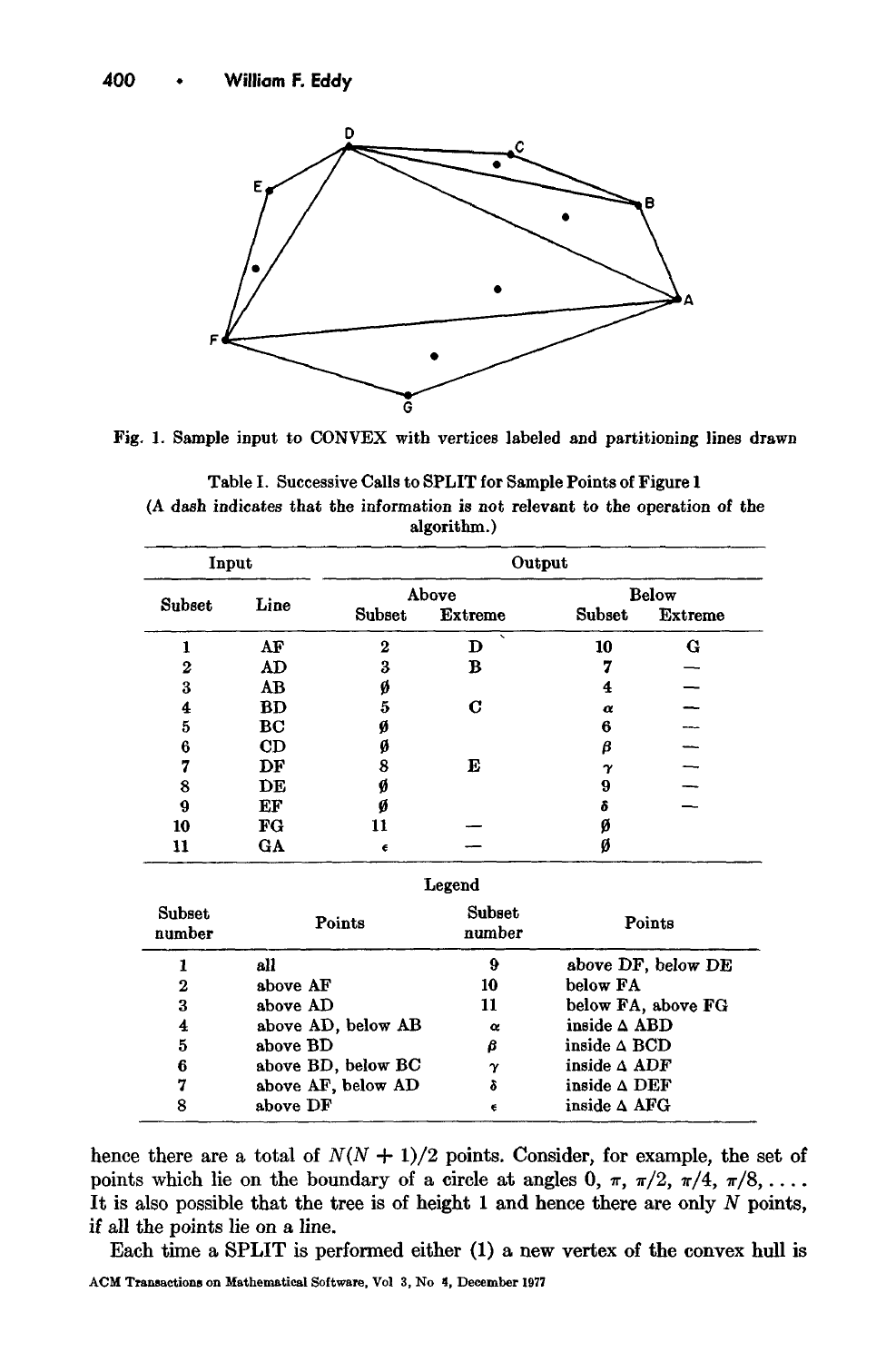

Fig. 2. Binary tree of successive calls to SPLIT in Table I

found or  $(2)$  it is determined that the partitioning line is an edge of the convex hull. Since the number of edges equals the number of vertices, say C, the total *u* number of operations required is certainly less than or equal to  $O(N \cdot C)$  but this upper bound may be extremely crude. It should be noted that if a point is not on the convex hull then it must be passed to SPLIT at least three times before it may be eliminated from consideration. Thus a practical lower bound for the total number of points passed to SPLIT is  $3N + O(1)$ .

Since the time required by this algorithm depends on the particular configuration of points, it seems natural to consider samples from different probability distributions. For points sampled from a circular Gaussian distribution, it is known [5] that for sufficiently large N the  $E(C)$  is  $O(\sqrt{\log N})$ . In this case the crude bound for the expected number of operations is  $O(N \sqrt{(\log N)})$ . For a sample from a uniform distribution on the interior of a circle the  $E(C)$  is  $O(N^{1/3})$  for large N [5]. Here the crude bound becomes  $O(N^{4/3})$ .

Pseudorandom samples were generated for sample sizes 10, 32, 100, 316, and 1000 for five distributions: (1) uniform on the boundary of a circle, (2) uniform on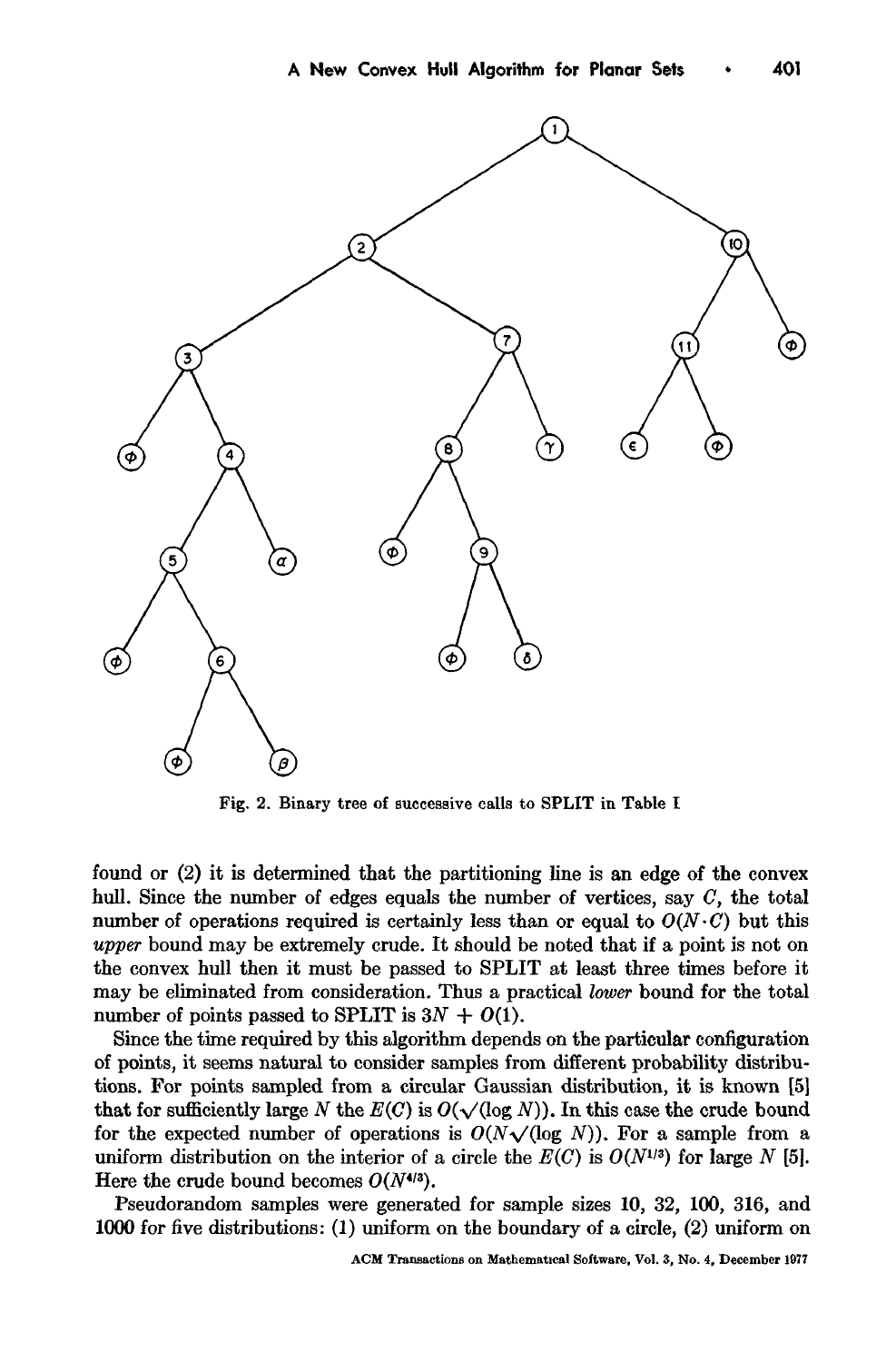| Table II. Average Number of Operations for Nine Random Samples from |  |  |  |  |  |  |  |
|---------------------------------------------------------------------|--|--|--|--|--|--|--|
| <b>Each of Five Distributions</b>                                   |  |  |  |  |  |  |  |

**(Numbers in parentheses are estimated standard deviations of the averages. Bottom number in each cell is average number of vertices. All numbers rounded to integers.)** 

| Distribution<br>N | Uniform on<br>boundary of<br>circle |     | Uniform on<br>interior of<br>circle |     | Uniform on<br>interior of<br>square |     | Circular<br>Gaussian |     | Circular<br>exponential |       |
|-------------------|-------------------------------------|-----|-------------------------------------|-----|-------------------------------------|-----|----------------------|-----|-------------------------|-------|
| 10                | 23                                  | (0) | 21                                  | (1) | 21                                  | (0) | 21                   | (0) |                         | 21(0) |
|                   | 10                                  |     | 5                                   |     | 6                                   |     | 5                    |     | 5                       |       |
| 32                | 145                                 | (0) | 98                                  | (2) | 99                                  | (2) | 93                   | (0) | 90                      | (0)   |
|                   | 32                                  |     | 9                                   |     | 9                                   |     | 8                    |     | 7                       |       |
| 100               | 707                                 | (5) | 343                                 | (4) | 330                                 | (6) | 305                  | (2) | 299(2)                  |       |
|                   | 100                                 |     | 15                                  |     | 12                                  |     | 9                    |     | 8                       |       |
| 316               | 2998                                | (7) | 1153                                | (5) | 1141(24)                            |     | 975                  | (7) | 966(9)                  |       |
|                   | $314*$                              |     | 22                                  |     | 15                                  |     | 11                   |     | 9                       |       |
| 1000              | 11913 (19)                          |     | 3691 (10)                           |     | 3616 (68)                           |     | 3094 (18)            |     | 3021(8)                 |       |
|                   | 958*                                |     | 33                                  |     | 19                                  |     | 12                   |     | 10                      |       |

\* These numbers artificially reduced due to truncation error; see "Implementation."

the interior of a circle, (3) uniform on the interior of a square, (4) circular Gaussian, (5) circular (double) exponential. The fifth distribution has a density which is proportional to  $\exp (\sqrt{(X^2 + Y^2)})$ ; the conditional distribution on any ray from the origin is standard exponential. The total number of points passed to SPLIT and the number of vertices of the convex hull were recorded. Average values for 9 samples are given in Table II.

The bottom number in each cell in Table II is  $\bar{C}$ , the average value of C. Notice that  $N \cdot \bar{C}$  grows more quickly, for each distribution, than the average number of points passed to SPLIT (the upper number in each cell). Hence this algorithm is an improvement on Jarvis's algorithm, at least for these situations. Notice also that, except for the extreme case represented by the first column,  $N \log N$  grows more quickly than the average number of points passed to SPLIT. Hence this algorithm is an improvement on the "sorting" algorithms for these **situations.** 

### **IMPLEMENTATION**

The application for which this algorithm was originally intended requires repeated use of the program on different subsets of a sample of only a few hundred points. This suggested the use of indirect addressing and a liberal use of storage in an effort to increase the speed. A linked list is used to refer to vertices of the convex hull allowing insertions to be made at fixed cost no matter how many vertices have been found. The following loop in the calling program will allow the transfer of successive vertices (in counterclockwise order) from the array  $X$  to the array  $Y$ .

 $K = IL(1)$  $D0 1 I = 1, NH$  $J = IH(K)$  $Y(1, 1) = X(1, 1)$  $Y(2, 1) = X(2, J)$  $1$  K =  $IL(K)$ 

A different implementation of the algorithm is possible. To minimize the use of storage, data points could be rearranged in place in a manner similar to QUICKER-SORT. In fact, the vertices of the convex hull could be moved to the initial ele-

ACM **Transactions on Mathematical Software,** Vol. 3, No. 4, December 1977.